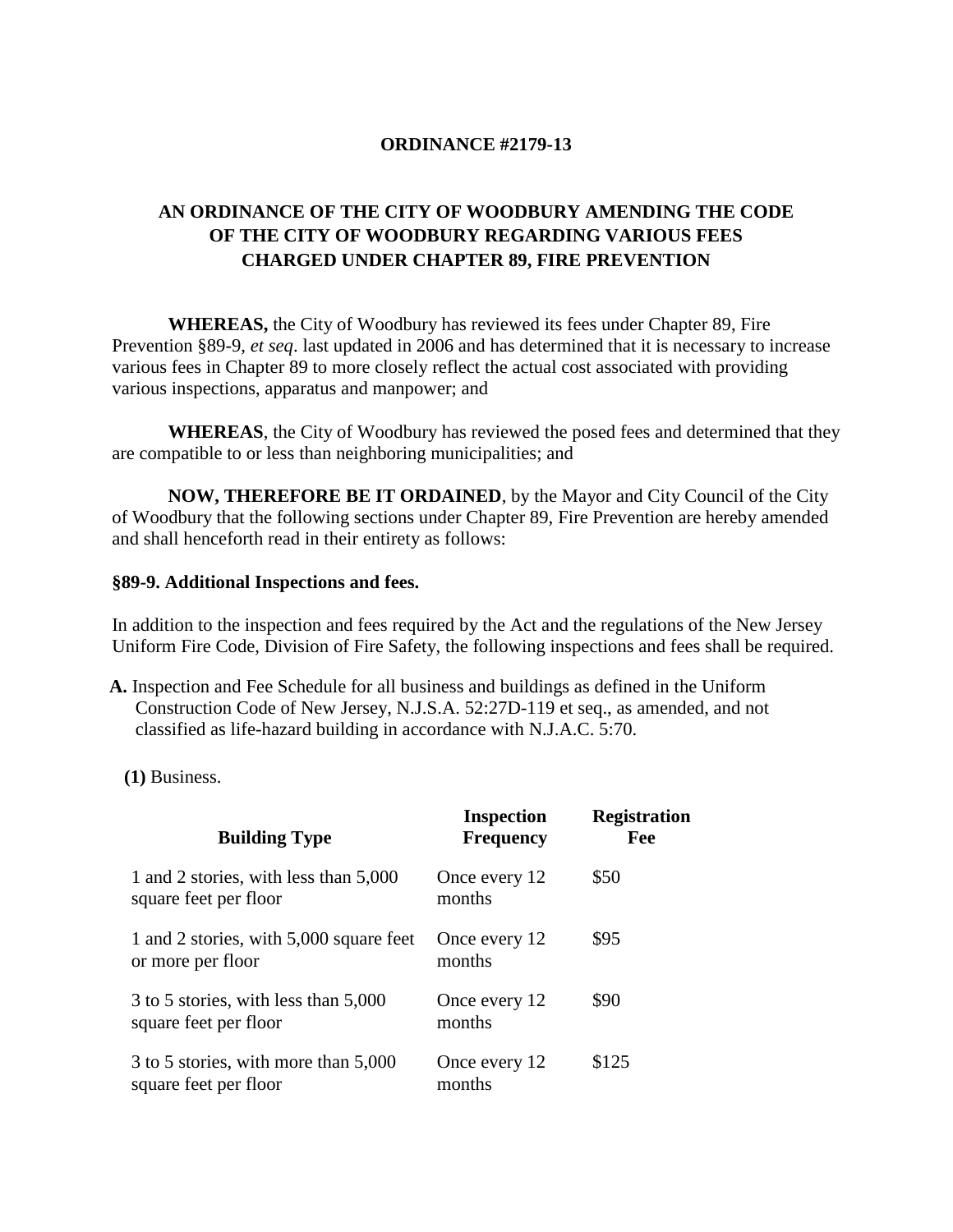**[\(2\)](http://www.ecode360.com/11413430#11413443)** Factory.

| <b>Building Type</b> | <b>Inspection</b><br><b>Frequency</b> | <b>Registration</b><br>Fee |
|----------------------|---------------------------------------|----------------------------|
| Factory, high hazard | Once every 6 months                   | \$170                      |
| Factory, low hazard  | Once every 12 months                  | \$95                       |

**[\(3\)](http://www.ecode360.com/11413430#11413444)** Mercantile.

| <b>Building Type</b>                                           | <b>Inspection</b><br><b>Frequency</b> | <b>Registration</b><br>Fee |
|----------------------------------------------------------------|---------------------------------------|----------------------------|
| 1 and 2 stories, with less than 5,000<br>square feet per floor | Once every 12<br>months               | \$80                       |
| 1 and 2 stories, with 5,000 square feet<br>or more per floor   | Once every 12<br>months               | \$90                       |
| 3 to 5 stories, with less than 5,000<br>square feet per floor  | Once every 12<br>months               | \$120                      |
| 3 to 5 stories, with 5,000 square feet<br>or more per floor    | Once every 12<br>months               | \$140                      |

**[\(4\)](http://www.ecode360.com/11413430#11413445)** Residential. Includes buildings with dwelling units not listed as life-hazard uses with the New Jersey Division of Fire Safety, except owner-occupied one- and two-family dwellings.

| <b>Building Type</b>   | <b>Inspection</b><br><b>Frequency</b> | <b>Registration Fee</b><br>(per building |
|------------------------|---------------------------------------|------------------------------------------|
| $R-2$ , 3 to 4 units   | Once every 12 months                  | \$50                                     |
| $R-2$ , 5 to 8 units   | Once every 12 months                  | \$80                                     |
| $R-2$ , 9 to 12 units  | Once every 12 months                  | \$120                                    |
| $R-2$ , 13 to 20 units | Once every 12 months                  | \$200                                    |
| R-2, over 20 units     | Once every 12 months                  | \$20 per unit                            |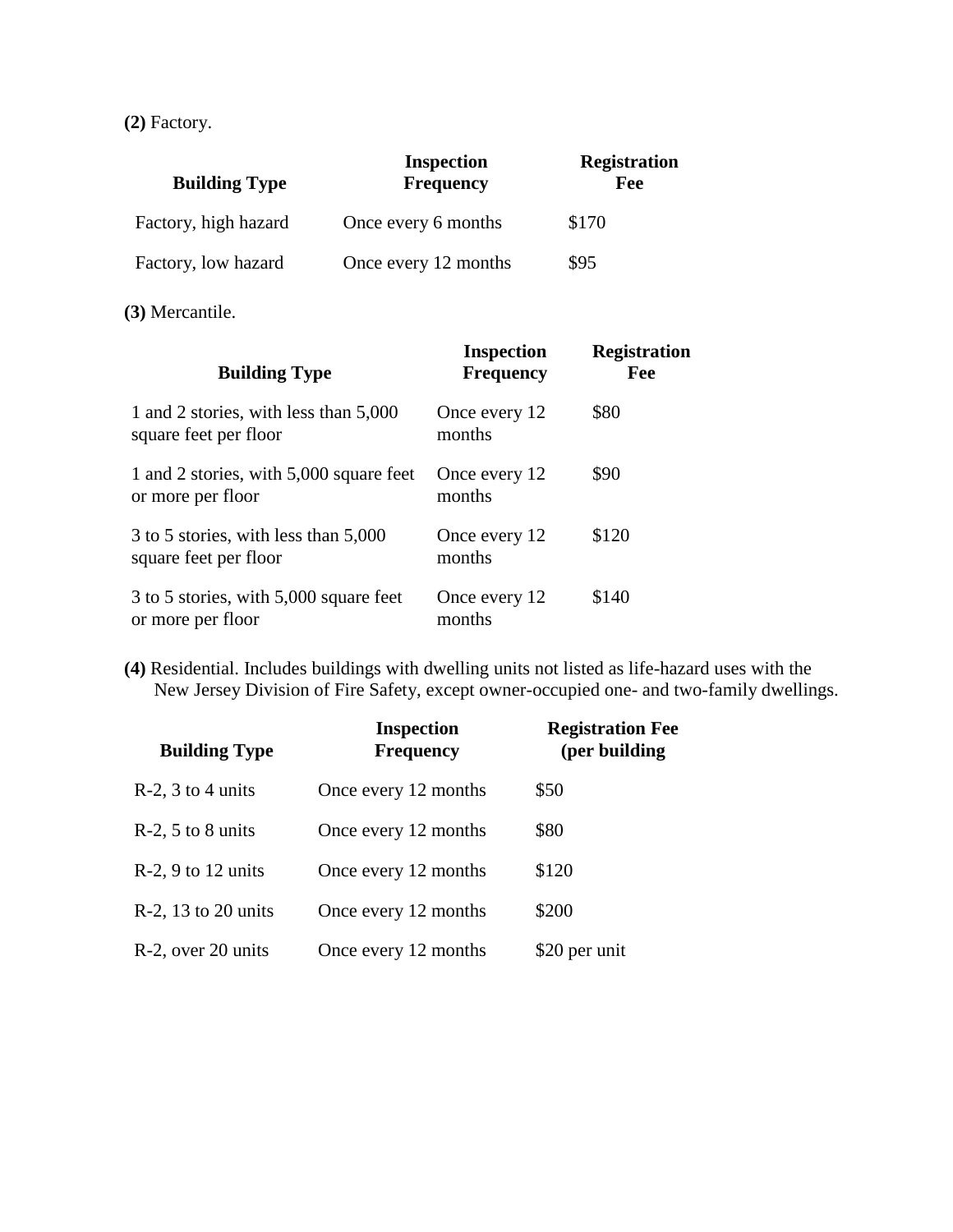**[\(5\)](http://www.ecode360.com/11413430#11413446)** Storage.

| <b>Building Type</b>     | <b>Inspection</b><br><b>Frequency</b> | <b>Registration</b><br>Fee |
|--------------------------|---------------------------------------|----------------------------|
| Storage, moderate hazard | Once every 12 months                  | \$170                      |
| Storage, low hazard      | Once every 12 months                  | \$90                       |

**[\(6\)](http://www.ecode360.com/11413430#11413447)** Place of assembly.

| <b>Building Type</b>                                         | <b>Inspection</b><br><b>Frequency</b> | <b>Registration</b><br>Fee |
|--------------------------------------------------------------|---------------------------------------|----------------------------|
| Restaurants, meeting/lecturer halls,<br>less than 50 persons | Once every 12<br>months               | \$95                       |
| (7) Educational.                                             |                                       |                            |
|                                                              |                                       |                            |

|                      | <b>Inspection</b> | <b>Registration</b> |
|----------------------|-------------------|---------------------|
| <b>Building Type</b> | <b>Frequency</b>  | Fee                 |
|                      |                   |                     |

Educational, less than 50 persons Once every 12 months \$70

**[\(8\)](http://www.ecode360.com/11413430#11413449)** Vacant buildings. Buildings that are vacant shall maintain all required fire alarms, sprinklers and standpipe systems in service.

| <b>Building Type</b> | <b>Inspection</b><br><b>Frequency</b> | <b>Registration</b><br>Fee |
|----------------------|---------------------------------------|----------------------------|
| Vacant buildings     | Once every 12 months                  | \$50                       |

**[B.](http://www.ecode360.com/11413430#11413450)** Any owner, agent or lessee who fails to pay the prescribed registration fee within 30 days of written notification shall be in violation of this chapter and shall be subject to a fine not exceeding \$5,000.

# **[§ 89-11. Certificate of fire code status.](http://www.ecode360.com/11413430#11413456)**

The application fee for a certificate of fire code status and/or inspection for any building and/or premises for the purpose of obtaining a certificate of occupancy for the City of Woodbury Housing Department shall be \$ 50.00.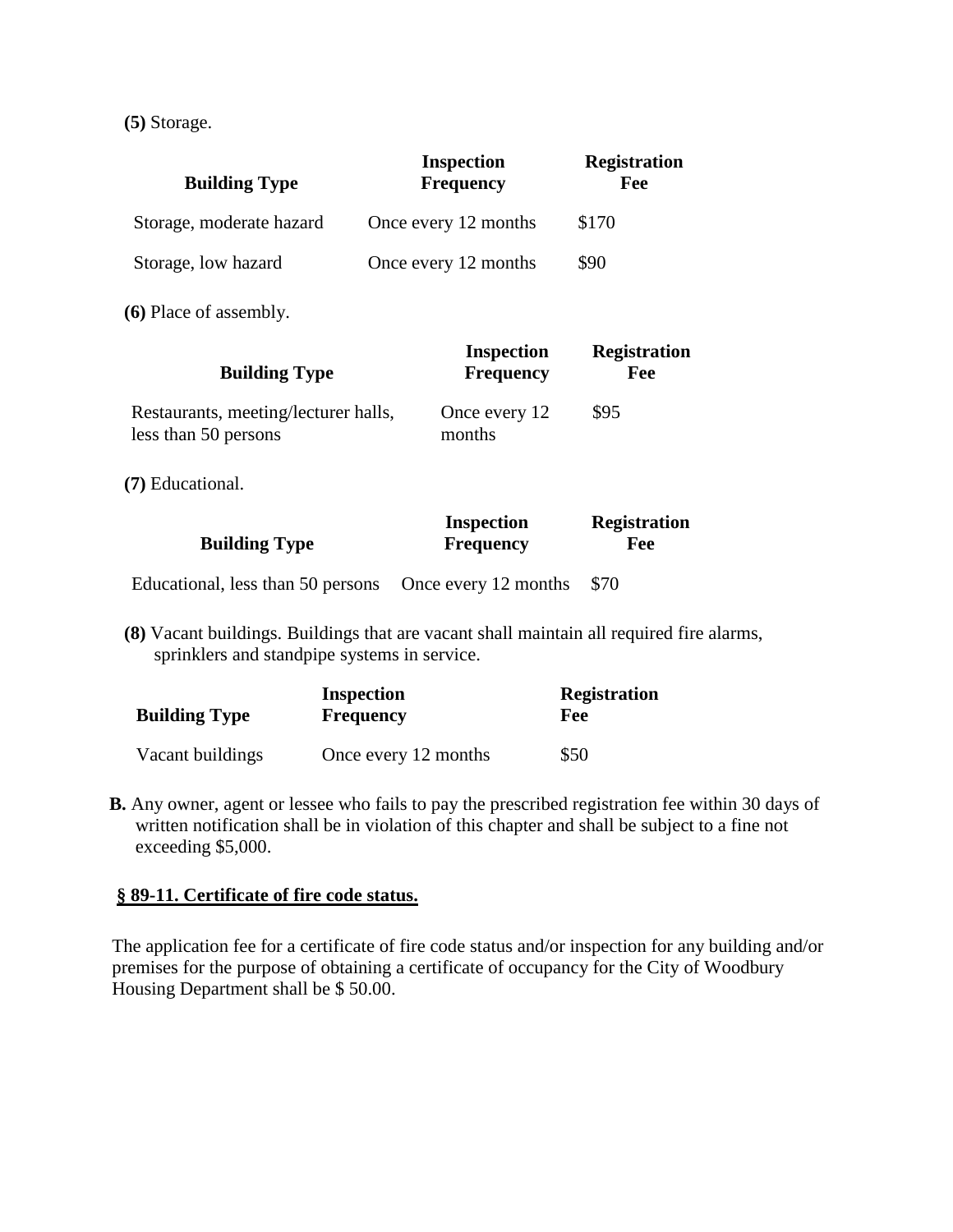#### **[§ 89-12. Certificate of smoke detector and carbon monoxide alarm.](http://www.ecode360.com/11413430#11413457)**

The application fee for a certificate of smoke detector and carbon monoxide alarm compliance (CSDCMAC), as required by N.J.A.C. 5:70-2.3, shall be as established by New Jersey State Uniform Fire Code, N.J.A.C. 5:70-2.9 (d).

### **[§ 89-14. Fire Department costs.](http://www.ecode360.com/11413430#11413459)**

**[A.](http://www.ecode360.com/11413430#11413460)** As per N.J.A.C. 5:70-2.13 (a), (b), and (c), the fee established for Fire Department apparatus, labor, and material incurred by suppressing a fire, as well as any other actual expenses, are as follows:

| <b>Service</b>          | Fee              |
|-------------------------|------------------|
| Apparatus               | \$150 per hour   |
| Fire fighter            | \$50 per hour    |
| Materials and equipment | Replacement cost |

**[B.](http://www.ecode360.com/11413430#11413461)** As per the Municipal Code of the City of Woodbury Chapter [103,](http://www.ecode360.com/11413585#11413585) Hazardous Substances, the fee established for Fire Department apparatus, labor, and material incurred during cleanup and removal associated with a hazardous substances discharge shall be as follows:

| <b>Service</b>          | Fee              |
|-------------------------|------------------|
| Apparatus               | \$150 per hour   |
| Fire fighter            | \$50 per hour    |
| Materials and equipment | Replacement cost |

**BE IT FURTHER ORDAINED** that this Ordinance shall take effect immediately upon final passage, approval and publication as required by law.

**THE FOREGOING** was introduced by the City Council of the City of Woodbury at a regular meeting held on April 23, 2013. This Ordinance will be considered for adoption at final reading and public hearing to be held on May 14, 2013 at 7:30 p.m. or at such time as may be determined and announced, in City Hall, Council Chambers, 33 Delaware Street, Woodbury, New Jersey, at which time and place all persons interested will be given the opportunity to be heard concerning said Ordinance. During the time prior to and up to and including the date of